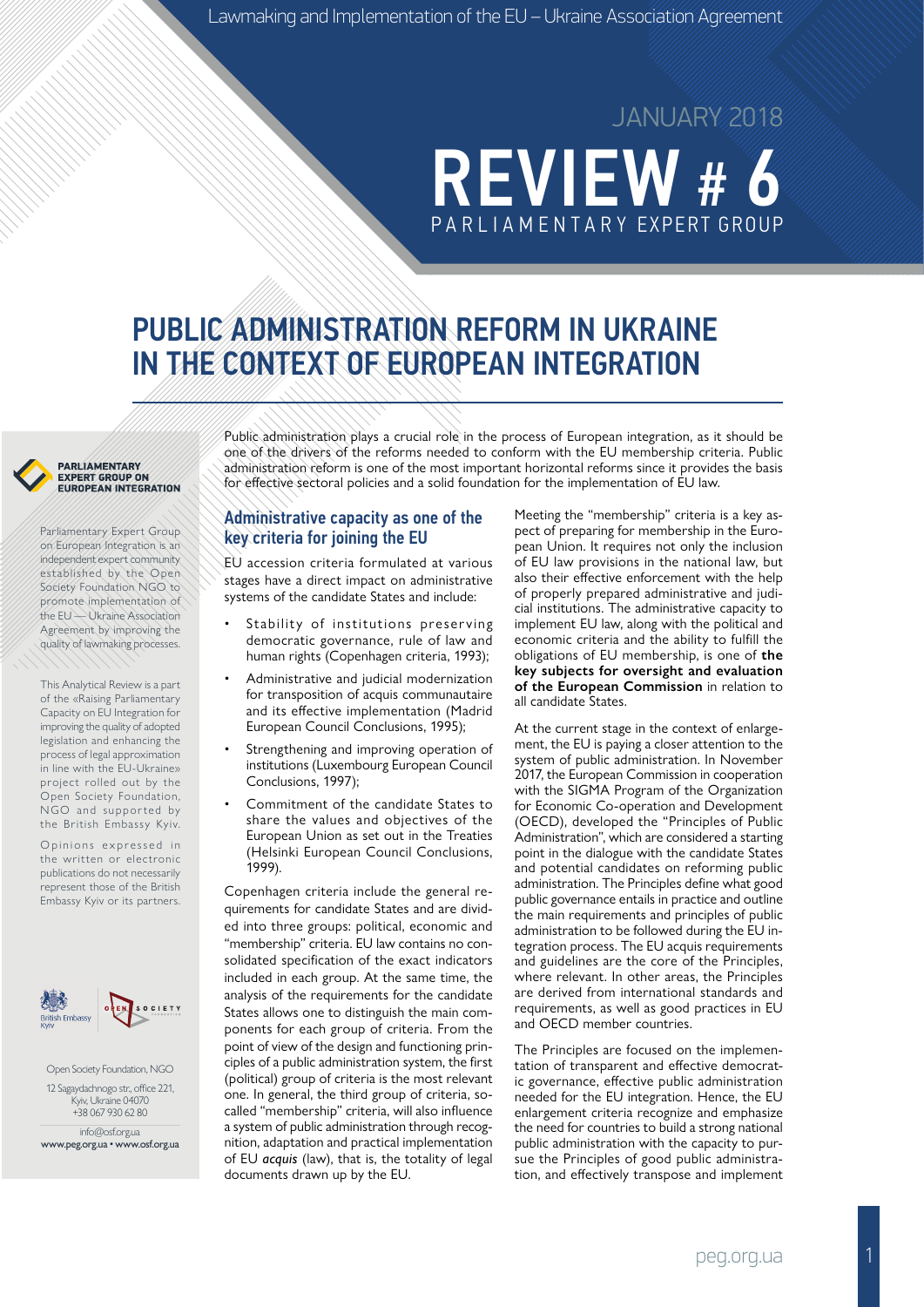

EU acquis. Although general criteria for good governance are universal, the Principles provide for some flexibility for the Government in their implementation due to the peculiarities of the country concerned, the challenges faced at the appropriate stage, etc.

The above Principles are implemented, including through the introduction of **a clear legal framework**.

#### A model of coordination in Ukraine before signing the Association Agreement

The previous experience in the field of EU integration policy coordination included considerable discreteness of the functions and powers of the authorities. Association Agreement negotiations, as well as the implementation of the Partnership and Cooperation Agreement between the European Union and Ukraine, the Ukraine-EU Action Plan, the EU-Ukraine Association Agenda, the EU-Ukraine Visa Liberalization Action Plan, other obligations and agreements, took place in the context of the division of competences between different central executive authorities. At the bilateral level, the following joint EU-Ukraine bodies existed: Ukraine-EU Summits, annual meetings with the participation of the President of Ukraine, Cooperation Council with the participation of the Prime Minister of Ukraine and the ministers, Committee on cooperation between Ukraine and the EU at the level of Vice Prime Minister of Ukraine and deputy ministers; 7 subcommittees of the Committee on cooperation between Ukraine and the EU considering highly specialized issues at the level of deputy ministers and department directors; Parliamentary Cooperation Committee at the level of leadership of the Verkhovna Rada of Ukraine; the Association Committee composed of senior civil servants of Ukraine and the EU from the various sectors of cooperation at the level of directors of departments of ministries); and other highly specialized bodies.

Guidelines which are directly related to the implementation of the EU integration policies are the integral part of the Principles. In particular, the following are foreseen:

In the area of policy-making **Clear horizontal procedures for governing** the national European integration process are established and enforced under the co-ordination of the responsible body

In the area of policy planning **Harmonized medium-term policy planning** of all processes related to the EU integration consistent with the national policy planning framework

In the area of policy implementation The European integration procedures and institutional set-up form an integral part of the policy development process and ensure systematic and timely transposition of the *European Union acquis*

> All listed bilateral bodies included Ukrainian parts that were to meet regularly, assess the association progress and solve the emerging problems. At the same time, in practice, their role, effectiveness and efficiency, in our opinion, was rather limited, causing the emergence of a "parallel" bureaucratic world of European integration, remote for other actors. A separate toolkit developed to ensure the functioning of these multiple units complicated the preparation and consideration of decisions, created a gap between the activities of Ukrainian parts of bilateral bodies and the established order of activities of the Government and the executive authorities. Internally, the coordination of the European integration policy was dispersed between the President of Ukraine, the Verkhovna Rada of Ukraine, the Cabinet of Ministers of Ukraine (Secretariat, Ministry of Foreign Affairs, Ministry of Economic Development, Ministry of Justice, Ministry of Finance, National Agency on Civil Service and other bodies) in a way that could not provide for proper and full implementation of the European commitments of Ukraine. In general, the institutional support for European integration was decentralized, dispersed and lacked coordination and a single institution that would be consistently responsible for the development, coordination, and, in part, for the implementation of this policy.

#### A model of EU integration policy coordination after signing the Association Agreement

The recent expert discussion on possible models of institutional support for European integration concentrated on four different options: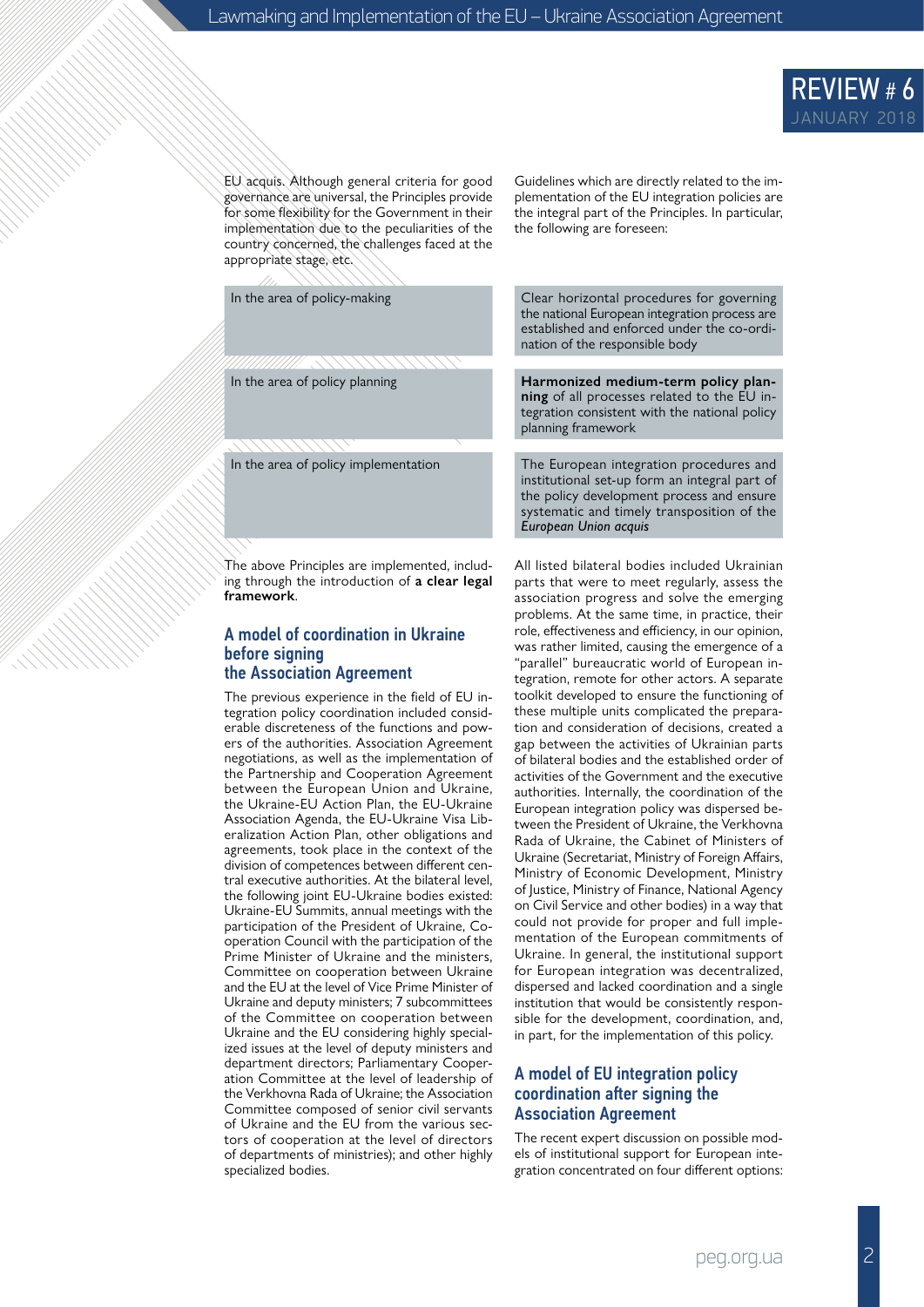

- Decentralized model, which existed until recently with most of the coordination tasks carried out by the Ministry of Foreign Affairs;
- Strictly centralized or "Presidential" model, the decision-making performed by a subunit on European integration, created within the Presidential Administration;
- Centralized "Governmental", the tasks on horizontal coordination of European integration policy performed by a subunit, created in the government;
- and a model envisioning an independent central executive body – a ministry or central executive body with a special status headed by a Deputy Prime Minister.

Most of the further discussion on this subject can be reduced to a choice between the latter two models.

The existing governmental coordination system should be perceived and applied exceptionally comprehensively. The system has the following key elements:

- Prime Minister of Ukraine and Vice Prime Minister of Ukraine on European integration;
- Government committee for European and Euro-Atlantic integration, international cooperation and regional development;
- Members of the Ukrainian parts of the Association Council and Association Committee, members of the working groups for the work of the Subcommittees of the Association Committee;
- Government Office for European and Euro-Atlantic Integration;
- deputy ministers and deputy heads of central executive bodies on European integration and specialized units of ministries (general directorates) responsible for development and implementation of various national policies, including drafting legal acts on European integration and their implementation, interaction with relevant structural divisions of EU institutions and agencies.

#### European integration in the context of public administration reform in Ukraine

The Resolution "On Optimizing the System of Central Executive Authorities" (approved by the Cabinet of Ministers on December 27, 2017, No. 1013-p), provides for:

- 1. The target structure of the ministry's staff, consisting of the following units:
- Directorates responsible for policy development (covering all policy areas for which the ministry is responsible);
- Directorate of strategic planning and European integration;
- Secretariat of the ministry, which supports the ministry's activities.
- 2. The competences of the Directorate of strategic planning and European integration.

The Directorate of strategic planning and European integration should carry out the tasks related to the strategic planning of the ministry's activities, its institutional advance and coordination of policy development in the areas of the competence of the ministry. The foreseen activities of this Directorate include strategic planning of ministry's activities, ensuring that the policy development activities of other structural subdivisions of the ministry's apparatus are consistent with the goals and priorities defined by the Cabinet of Ministers' Activities Programme, Government Priority Action Plan and other policy documents, the provisions of the EU-Ukraine Association Agreement and other international obligations of Ukraine. This Directorate may also include a structural subunit for examination of draft legal acts prepared by the Directorates of policy development.

#### Expert recommendations

At this stage, in the context of European integration, the priorities on Ukraine's public agenda should include both the inclusion of EU law into national legislation and its effective enforcement with the help of properly prepared administrative and judicial institutions, including through the introduction of a clear legal framework. In practice, this requires a single coordinating institution that would be consistently responsible for the development, and, in part, for the implementation of the national policy in the field of European integration.

In order to ensure the capacity of the newly-created Directorates of strategic planning and European integration, they should include the specialists on strategic planning, the experts on European and Euro-Atlantic integration, economists and budgeting specialists and the specialists on expert examination of the legislation.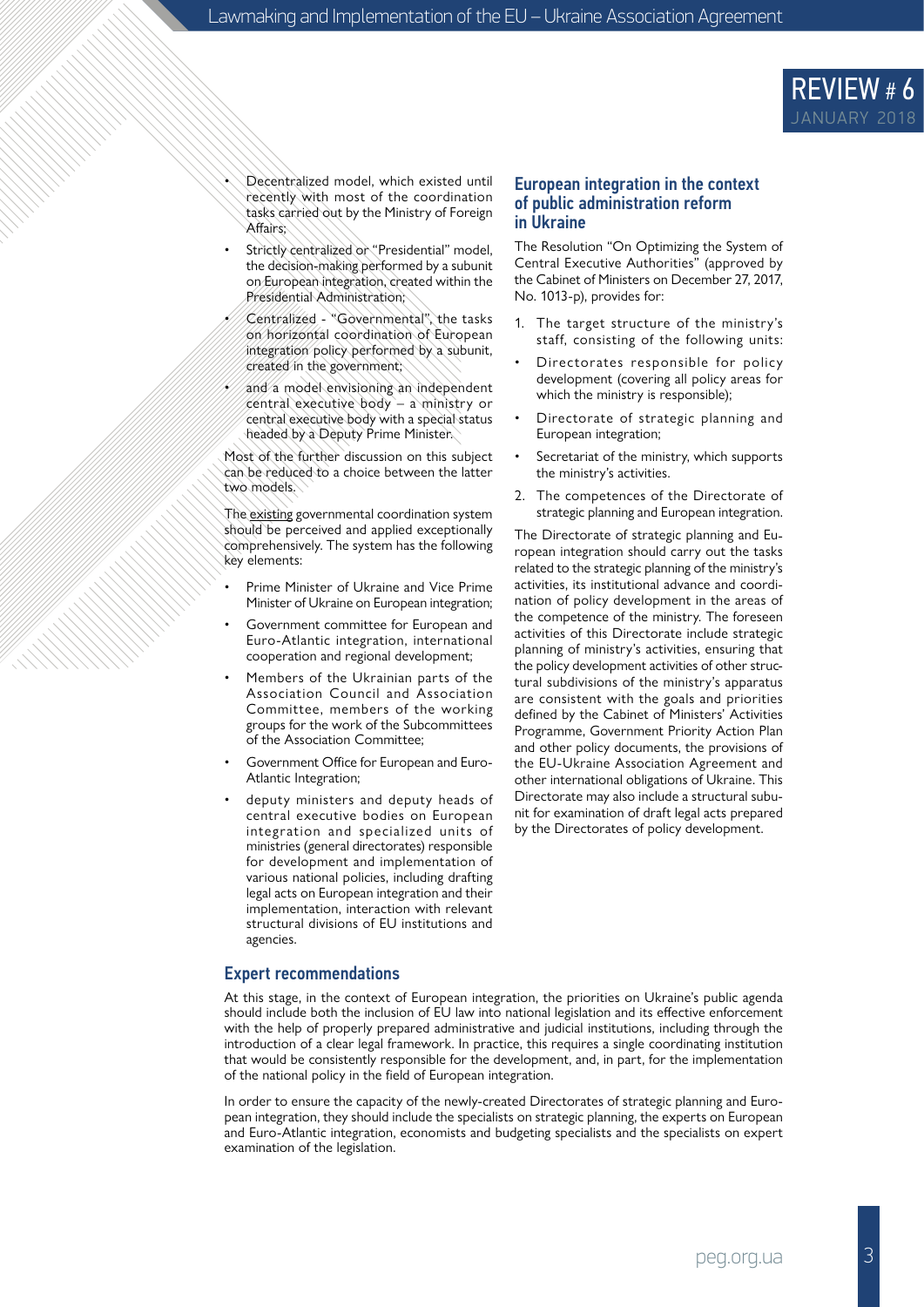

# EUROPEAN INTEGRATION BILLS APPROVED IN 2017

|  | N <sub>2</sub> | <b>Title</b>                                                                                                                                    | Introduction<br>date                                                                         | Approval<br>date |  |
|--|----------------|-------------------------------------------------------------------------------------------------------------------------------------------------|----------------------------------------------------------------------------------------------|------------------|--|
|  | 1              | On Animal Feedstock Security and Hygiene                                                                                                        | 14.05.2015                                                                                   | 21.12.2017       |  |
|  | $\overline{2}$ | On Ukraine's accession to the Statute of the In-<br>ternational Agency for Renewable Energy Sourc-<br>es (IRENA)                                | 05.10.2017                                                                                   | 05.12.2017       |  |
|  | 3              | On the ratification of the financial agreement (the<br>Higher Education of Ukraine project) between<br>Ukraine and the European Investment Bank | 14.09.2017                                                                                   | 08.11.2017       |  |
|  | 4              | On Ukraine's accession to the Regional Conven-<br>tion on Pan-Euro-Mediterranean Preferential<br>Rules of Origin                                | 12.10.2017                                                                                   | 08.11.2017       |  |
|  | 5              | On Flectronic Trust Services                                                                                                                    | 31.08.2015<br>(for the first<br>time,<br>recalled)<br>17.05.2016<br>(for the<br>second time) | 05.10.2017       |  |
|  | 6              | On amending the Law of Ukraine On Accounting<br>and Financial Reporting in Ukraine to improve<br>certain provisions                             | 10.08.2015<br>(for the<br>first time.<br>recalled)<br>16.06.2017                             | 05.10.2017       |  |
|  | 7              | On the ratification of the Agreement between<br>Ukraine and the European Police Office on Op-<br>erational and Strategic Cooperation            | 26.06.2017                                                                                   | 12.07.2017       |  |
|  | 8              | On Commercial Accounting of Utility Services                                                                                                    | 06.07.2016                                                                                   | 22.06.2017       |  |
|  | 9              | On the Energy Efficiency of Buildings                                                                                                           | 22.12.2014<br>(for the<br>first time,<br>recalled)<br>14.12.2016                             | 22.06.2017       |  |
|  | 10             | On the Energy Efficiency Fund                                                                                                                   | 26.12.2016                                                                                   | 08.06.2017       |  |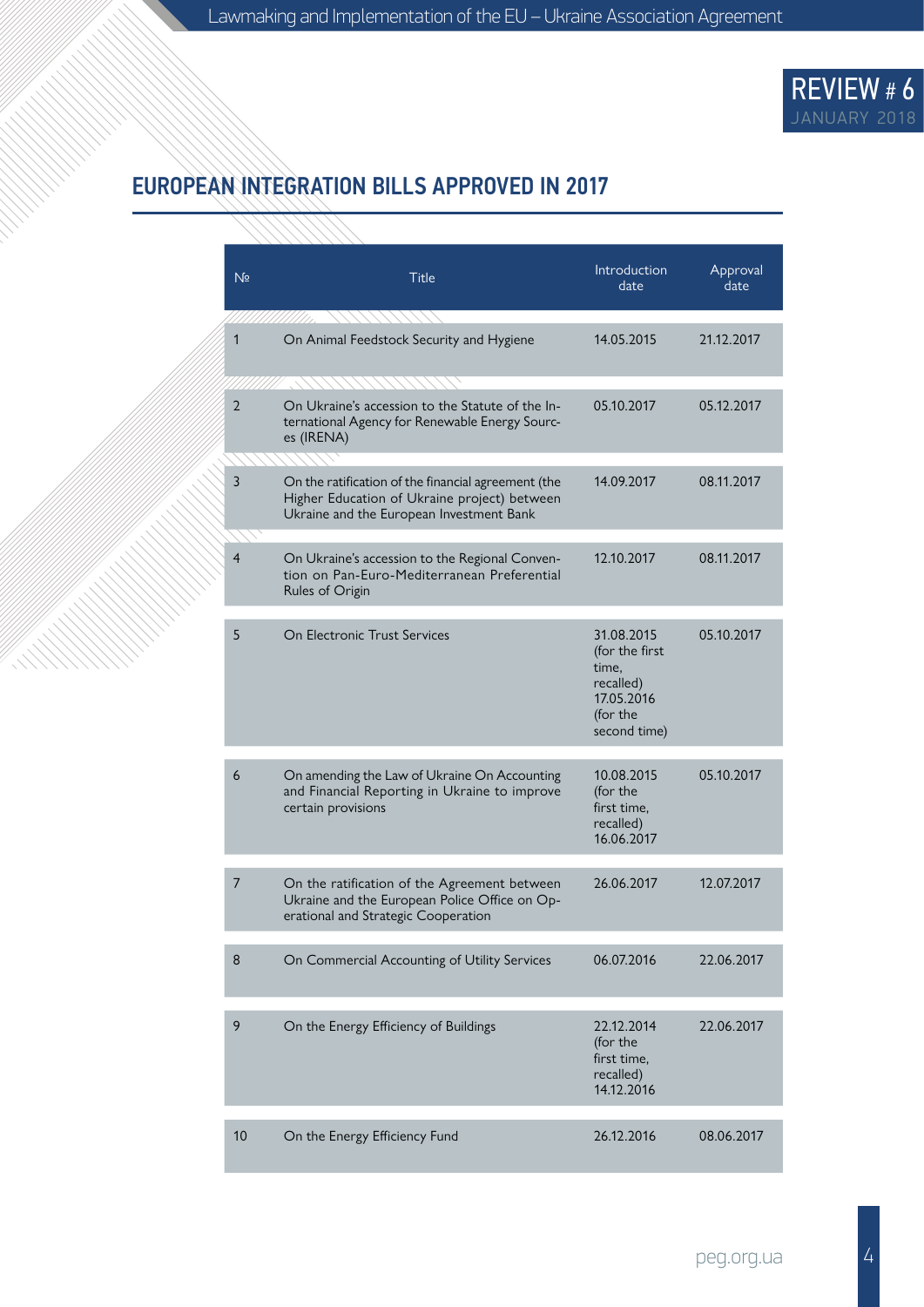# REVIEW # 6 JANUARY 2018

| N <sub>2</sub> | <b>Title</b>                                                                                                                                                                                                                 | Introduction<br>date                                             | Approval<br>date |
|----------------|------------------------------------------------------------------------------------------------------------------------------------------------------------------------------------------------------------------------------|------------------------------------------------------------------|------------------|
| 11             | On the ratification of the third and the fourth<br>additional protocols to the European Conven-<br>tion on the extradition of offenders                                                                                      | 28.02.2017                                                       | 07.06.2017       |
| 12             | On the ratification of the European Agreement<br>on the Transmission of Applications for Legal<br>Aid                                                                                                                        | 25.05.2017                                                       | 07.06.2017       |
| 13             | On Environmental Impact Assessment                                                                                                                                                                                           | 03.06.2015                                                       | 23.05.2017       |
| 14             | On the Electricity Market of Ukraine                                                                                                                                                                                         | 10.03.2016<br>(for the<br>first time.<br>recalled)<br>21.04.2016 | 13.04.2017       |
| 15             | On the ratification of the Agreement between<br>the Government of Ukraine and the European<br>Union on Ukraine's participation in the EU pro-<br>gram "Competitiveness of Small and Medium<br>Enterprises (COSME, 2014-2020) | 18.01.2017                                                       | 22.02.2017       |
| 16             | On the ratification of the Agreement on Coop-<br>eration between Ukraine and Eurojust                                                                                                                                        | 29.11.2016                                                       | 08.02.2017       |
| 17             | On amending certain laws regarding implemen-<br>tation of the Convention on the Conservation of<br>European Wildlife and Natural Habitats                                                                                    | 04.02.2015                                                       | 07.02.2017       |
| 18             | On amending certain laws on implementation<br>of provisions of EU directives on protection of<br>endangered flora and fauna                                                                                                  | 08.04.2015                                                       | 07.02.2017       |
| 19             | On Access to Construction, Transport and<br>Power Engineering Facilities for Development<br>of Telecommunication Networks                                                                                                    | 26.02.2016                                                       | 07.02.2017       |
| 20             | On amending certain laws regarding improve-<br>ment of the level of corporate governance in<br>joint stock companies                                                                                                         | 28.04.2016                                                       | 23.03.2017       |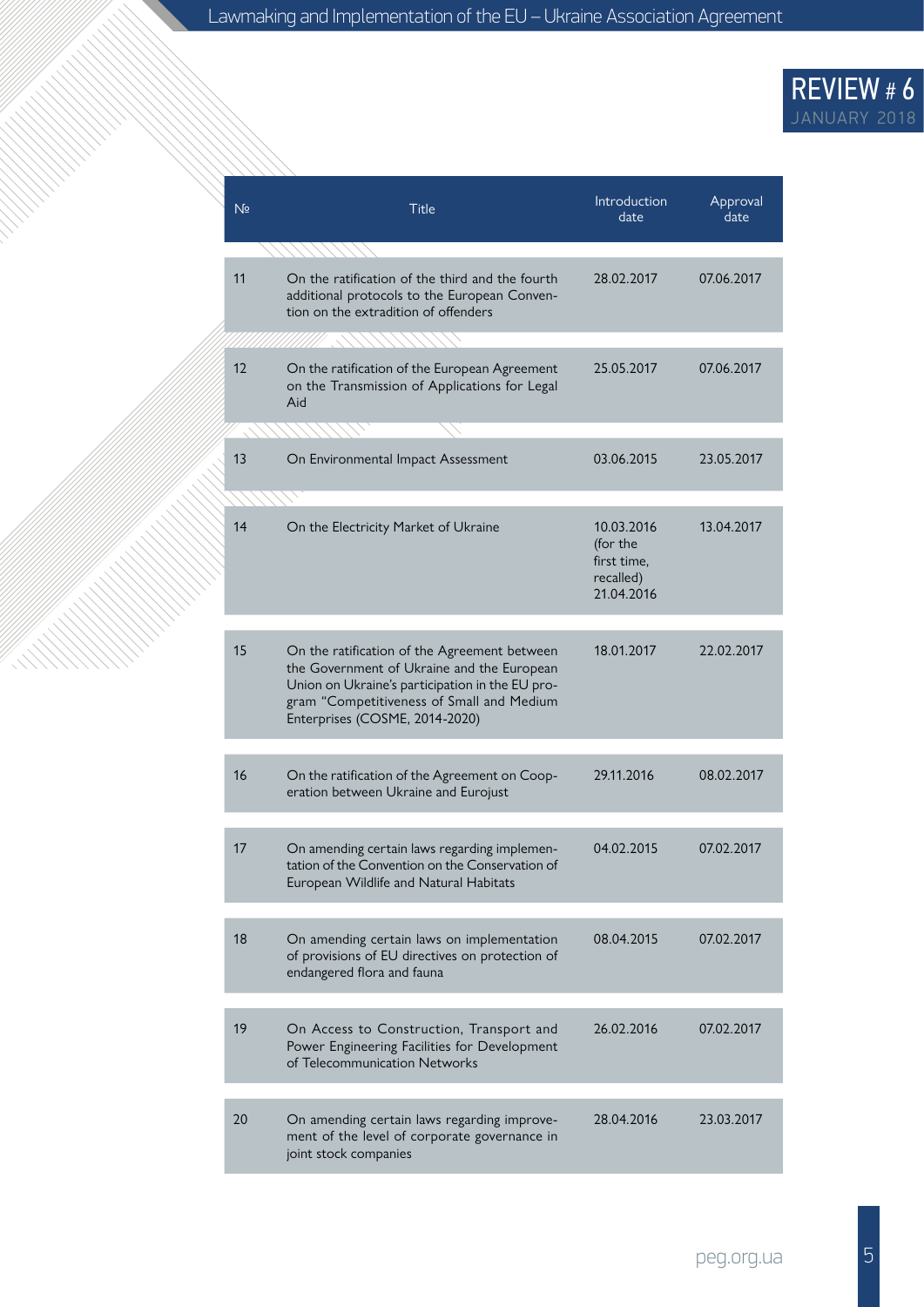

### PROPOSALS TO THE ROADMAP FOR LEGISLATIVE APPROXIMATION IN THE FRAMEWORK OF THE ASSOCIATION AGREEMENT IMPLEMENTATION FOR 2018

| 1.<br>Bills which can be approved in principle or in whole |                        |                                                                                                                                                                                                                              |                                                                                       |
|------------------------------------------------------------|------------------------|------------------------------------------------------------------------------------------------------------------------------------------------------------------------------------------------------------------------------|---------------------------------------------------------------------------------------|
| N <sub>2</sub>                                             | Registration<br>number | <b>Title</b>                                                                                                                                                                                                                 | Stage                                                                                 |
| 1                                                          | 2431                   | On amending certain laws on protection<br>of economic competition regarding estab-<br>lishment by the Antimonopoly Committee<br>of Ukraine the size of penalties for viola-<br>tions of the competition laws                 | Handed for addition-<br>al second reading<br>(26.01.2016)                             |
| 2                                                          | 4578                   | On amending certain laws on employment<br>of disabled persons                                                                                                                                                                | Released by the Com-<br>mittee to be approved<br>in the first reading<br>(17.06.2016) |
| 3                                                          | 4584                   | On amending certain laws of Ukraine that<br>regulate government statistics                                                                                                                                                   | Received the Commit-<br>tee submission for con-<br>sideration (31.05.2016)            |
| $\overline{4}$                                             | 4589                   | On amending certain food safety laws of<br>Ukraine                                                                                                                                                                           | Released by the<br>Committee to be<br>approved in principle<br>(06.12.2016)           |
| 5                                                          | 4591                   | On Business Ombudsman                                                                                                                                                                                                        | Endorsed in the first<br>reading (31.05.2016)                                         |
| 6                                                          | 4611                   | On Requirements to Food Contact Items<br>and Materials                                                                                                                                                                       | Released by the<br>Committee to be<br>approved in principle<br>(20.09.2016)           |
| 7                                                          | 4614                   | On amending the Customs Code of<br>Ukraine to protect intellectual property<br>in the movement of commodities across<br>customs borders of Ukraine                                                                           | Received the Commit-<br>tee submission for con-<br>sideration (07.11.2017)            |
| 8                                                          | 4775                   | On amending certain laws of Ukraine re-<br>lated to European groupings of cross-bor-<br>der cooperation                                                                                                                      | Received the Commit-<br>tee submission for con-<br>sideration (07.02.2017)            |
| 9                                                          | 6229                   | On Ensuring Transparency in Extracting<br>Industries                                                                                                                                                                         | Included onto the agen-<br>da (25.05.2017)                                            |
| 10                                                         | 5627                   | On amending the Customs Code of<br>Ukraine to bring transit procedures in<br>line with the Convention on a common<br>transit procedure and Convention con-<br>cerning the simplification of formalities in<br>trade in goods | Received the Com-<br>mittee submission for<br>consideration                           |